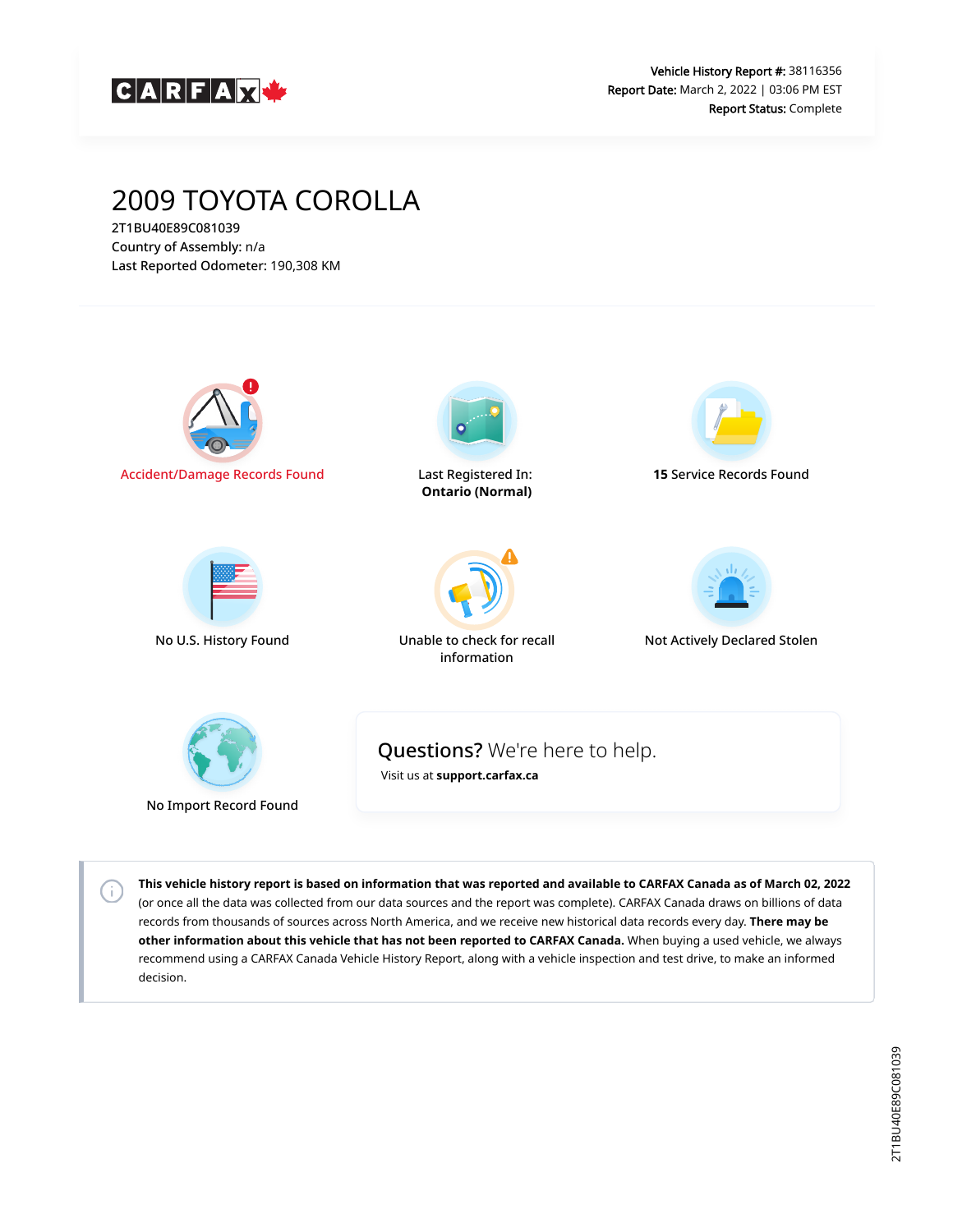## **Vehicle History Report**



# **ACCIDENT** Accident/Damage

| <b>DETAILS</b>                                            | <b>AMOUNT</b> |  |  |
|-----------------------------------------------------------|---------------|--|--|
| <b>Corner Brook, NL</b>                                   |               |  |  |
| Estimate: Rear Center   Estimate Date: 2009 Oct 20        | \$1,265.49    |  |  |
| <b>Claim: Unknown</b>                                     | \$1,013.00    |  |  |
| Ontario, Canada                                           |               |  |  |
| Police Reported Accident: Accident reported: minor damage |               |  |  |
| with another motor vehicle                                |               |  |  |
| Damage to front                                           |               |  |  |
| Ontario, Canada                                           |               |  |  |
| Police Reported Accident: Accident reported: minor damage |               |  |  |
| Vehicle involved in a sideswipe collision                 |               |  |  |
| with another motor vehicle                                |               |  |  |
| Damage to right front                                     |               |  |  |
|                                                           |               |  |  |

#### Registration

This vehicle has been registered in the following locations in **Canada** (listed oldest to newest):

- In the province of **Newfoundland** with **Normal** branding.
- In the province of **Ontario** with **Normal** branding.

**We checked for:** Inspection Required, Normal, Non-repairable, Rebuilt, Salvage and Stolen.

#### Service Records

| <b>DATE</b> | <b>ODOMETER</b> | <b>SOURCE</b>                                                    | <b>DETAILS</b>                                                                                                      |
|-------------|-----------------|------------------------------------------------------------------|---------------------------------------------------------------------------------------------------------------------|
| 2008 Jul 29 |                 | Newmarket Toyota<br>Newmarket, Ontario, Canada                   | <b>Vehicle serviced</b><br>Pre-delivery inspection completed<br>٠<br>Vehicle washed/detailed<br>٠                   |
| 2008 Oct 29 | 13,610 KM       | Meineke Car Care Center<br>Corner Brook, Newfoundland,<br>Canada | <b>Vehicle serviced</b><br>One tire balanced<br>٠<br>Tire condition and pressure checked<br>٠<br>Tires rotated<br>٠ |
| 2009 Sep 29 | 57,260 KM       | Meineke Car Care Center<br>Corner Brook, Newfoundland,<br>Canada | <b>Vehicle serviced</b><br>Oxygen sensor replaced<br>٠<br>Exhaust pipe replaced<br>$\bullet$                        |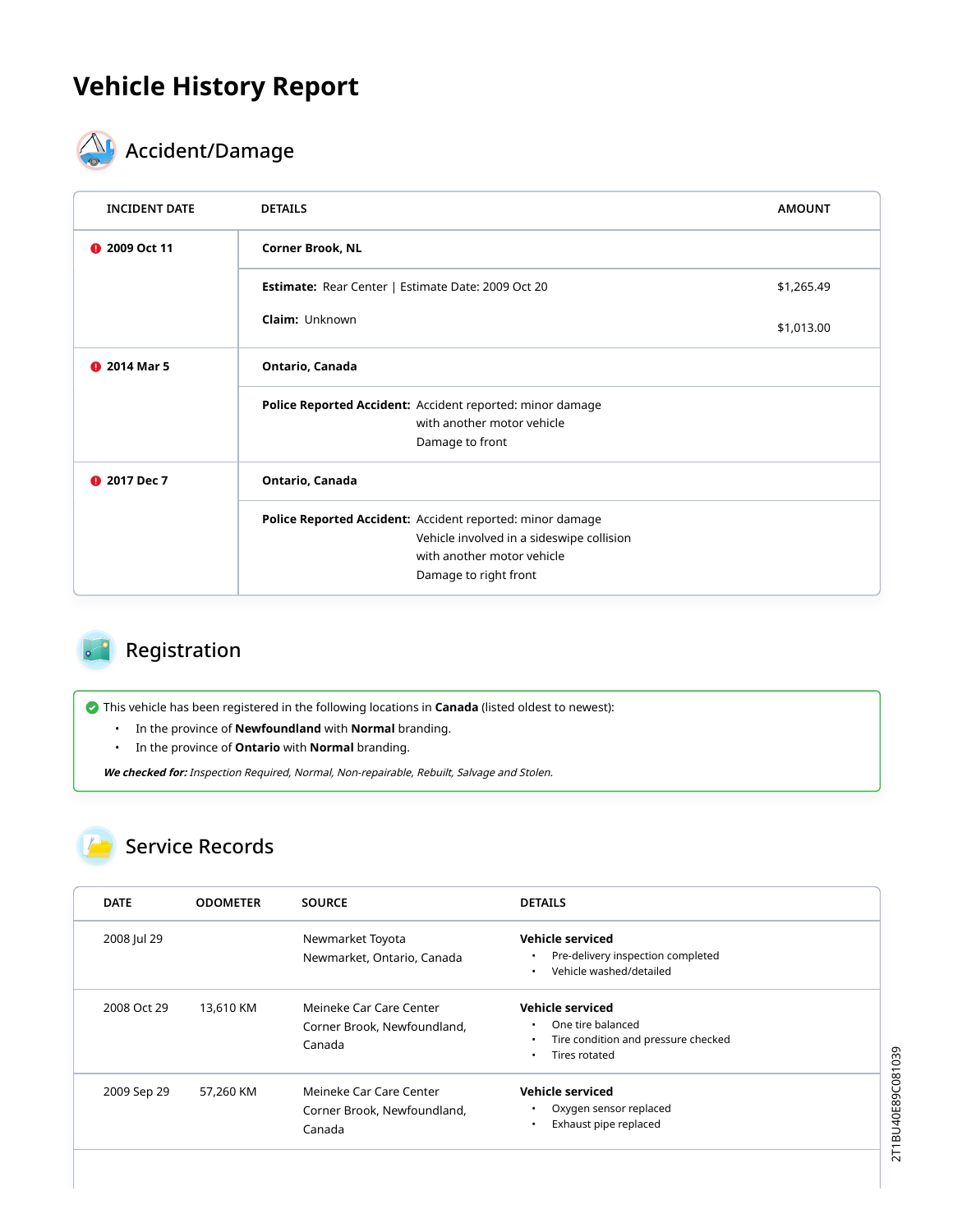| <b>DATE</b> | <b>ODOMETER</b> | <b>SOURCE</b>                                                    | <b>DETAILS</b>                                                                                                  |
|-------------|-----------------|------------------------------------------------------------------|-----------------------------------------------------------------------------------------------------------------|
| 2009 Dec 30 | 66,381 KM       | Meineke Car Care Center<br>Corner Brook, Newfoundland,<br>Canada | Vehicle serviced<br>Exhaust pipe replaced<br>Exhaust repaired                                                   |
| 2013 Dec 2  |                 | Jacksons Toyota<br>Barrie, Ontario, Canada                       | Vehicle serviced                                                                                                |
| 2014 Mar 18 |                 | Douglas Ford Lincoln<br>Barrie, Ontario, Canada                  | <b>Vehicle serviced</b>                                                                                         |
| 2016 Jan 13 | 126,560 KM      | Beach Road Auto Repair Inc<br>Innisfil, Ontario, Canada          | <b>Vehicle serviced</b>                                                                                         |
| 2016 Mar 11 | 128,099 KM      | Master Mechanic Barrie East<br>Barrie, Ontario, Canada           | <b>Vehicle serviced</b><br>Emissions inspection performed                                                       |
| 2016 Jun 20 | 131,054 KM      | Beach Road Auto Repair Inc<br>Innisfil, Ontario, Canada          | <b>Vehicle serviced</b><br>Oil and filter changed<br>Rear brakes serviced/adjusted<br>Front brake pads replaced |
| 2017 Apr 10 |                 | Beach Road Auto Repair Inc<br>Innisfil, Ontario, Canada          | <b>Vehicle serviced</b><br>· Ignition coil(s) replaced                                                          |
| 2018 Feb 15 | 151,203 KM      | Great Canadian Oil Change<br>Barrie, Ontario, Canada             | <b>Vehicle serviced</b><br>Emissions system serviced                                                            |
| 2018 Dec 10 | 159,644 KM      | Pro Oil 117<br>Barrie, Ontario, Canada                           | Vehicle serviced                                                                                                |
| 2019 Sep 10 | 167,550 KM      | Great Canadian Oil Change<br>Barrie, Ontario, Canada             | Vehicle serviced<br>Maintenance inspection completed<br>$\bullet$<br>Oil and filter changed<br>$\bullet$        |
| 2020 Apr 8  | 177,015 KM      | Great Canadian Oil Change<br>Barrie, Ontario, Canada             | <b>Vehicle serviced</b><br>Maintenance inspection completed<br>Oil and filter changed<br>Air filter checked     |
| 2021 May 11 | 190,308 KM      | Great Canadian Oil Change<br>Barrie, Ontario, Canada             | <b>Vehicle serviced</b><br>Maintenance inspection completed<br>Oil and filter changed<br>$\bullet$              |

### Open Recalls

 We are unable to check for recall information on this vehicle. Please visit TOYOTA's website for the most current recall information on this, or any, TOYOTA vehicle **[https://www.toyota.ca/toyota/en/owners/recalls.](https://www.toyota.ca/toyota/en/owners/recalls)**

<span id="page-2-1"></span>

<span id="page-2-0"></span> $\bullet$ 

Stolen Vehicle Check

This vehicle is not actively declared stolen.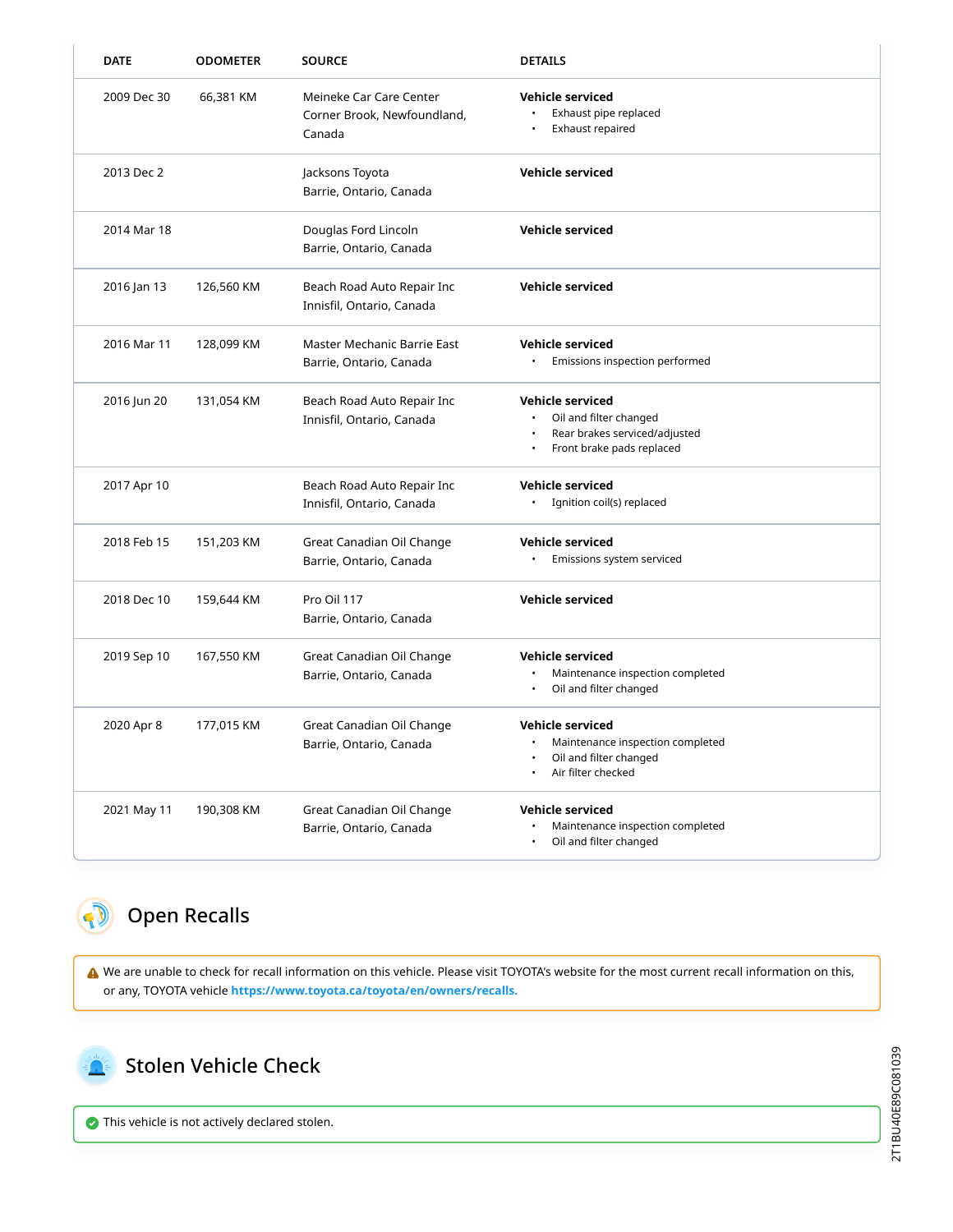

## Detailed History

| <b>DATE</b> | <b>ODOMETER</b> | <b>SOURCE</b>                                                    | <b>RECORD TYPE</b>     | <b>DETAILS</b>                                                                      |
|-------------|-----------------|------------------------------------------------------------------|------------------------|-------------------------------------------------------------------------------------|
| 2008 Jul 29 |                 | Newmarket Toyota<br>Newmarket, Ontario, Canada                   | Service Record         | Vehicle serviced                                                                    |
| 2008 Jul 30 |                 | Motor Vehicle Dept.<br>Ontario, Canada                           | Canadian Renewal       | Registration Issued or Renewed<br>First Owner Reported                              |
| 2008 Oct 29 | 13,610 KM       | Meineke Car Care Center<br>Corner Brook, Newfoundland,<br>Canada | Service Record         | Vehicle serviced                                                                    |
| 2008 Dec 16 |                 | Motor Vehicle Dept.<br>Lark Harbour, Newfoundland,<br>Canada     | Canadian Renewal       | Registration Issued or Renewed<br>New Owner reported<br>Previous Use: Personal      |
| 2009 Sep 29 | 57,260 KM       | Meineke Car Care Center<br>Corner Brook, Newfoundland,<br>Canada | Service Record         | Vehicle serviced                                                                    |
| 2009 Oct 11 |                 | Newfoundland, Canada                                             | Unknown                |                                                                                     |
| 2009 Oct 11 | 36,893 KM       | <b>Insurance Records</b><br>Corner Brook, NL                     | <b>Estimate Repair</b> | Estimate Date: 2009-10-20<br>Rear Center                                            |
| 2009 Dec 1  |                 | Motor Vehicle Dept.<br>Lark Harbour, Newfoundland,<br>Canada     | Canadian Renewal       | Registration Issued or Renewed<br>Previous Use: Personal                            |
| 2009 Dec 30 | 66,381 KM       | Meineke Car Care Center<br>Corner Brook, Newfoundland,<br>Canada | Service Record         | Vehicle serviced                                                                    |
| 2011 Mar 23 |                 | Motor Vehicle Dept.<br>Ontario, Canada                           | Canadian Renewal       | Registration Issued or Renewed<br>New Owner reported<br>Previous Use: Personal      |
| 2011 May 3  |                 | Motor Vehicle Dept.<br>Ontario, Canada                           | Canadian Renewal       | Registration Issued or Renewed<br>New Owner reported<br>Previous Use: Personal      |
| 2012 Mar 13 |                 | Motor Vehicle Dept.<br>Ontario, Canada                           | Canadian Renewal       | Registration Issued or Renewed<br>Previous Use: Personal                            |
| 2013 Mar 13 |                 | Motor Vehicle Dept.<br>Ontario, Canada                           | Canadian Renewal       | Registration Issued or Renewed<br>Previous Use: Personal                            |
| 2013 Dec 2  |                 | Jacksons Toyota<br>Barrie, Ontario, Canada                       | Service Record         | Vehicle serviced                                                                    |
| 2014 Mar 5  |                 | Police Reported Accident<br>Ontario, Canada                      | Police Report          | Accident Reported:<br>minor damage<br>with another motor vehicle<br>Damage to front |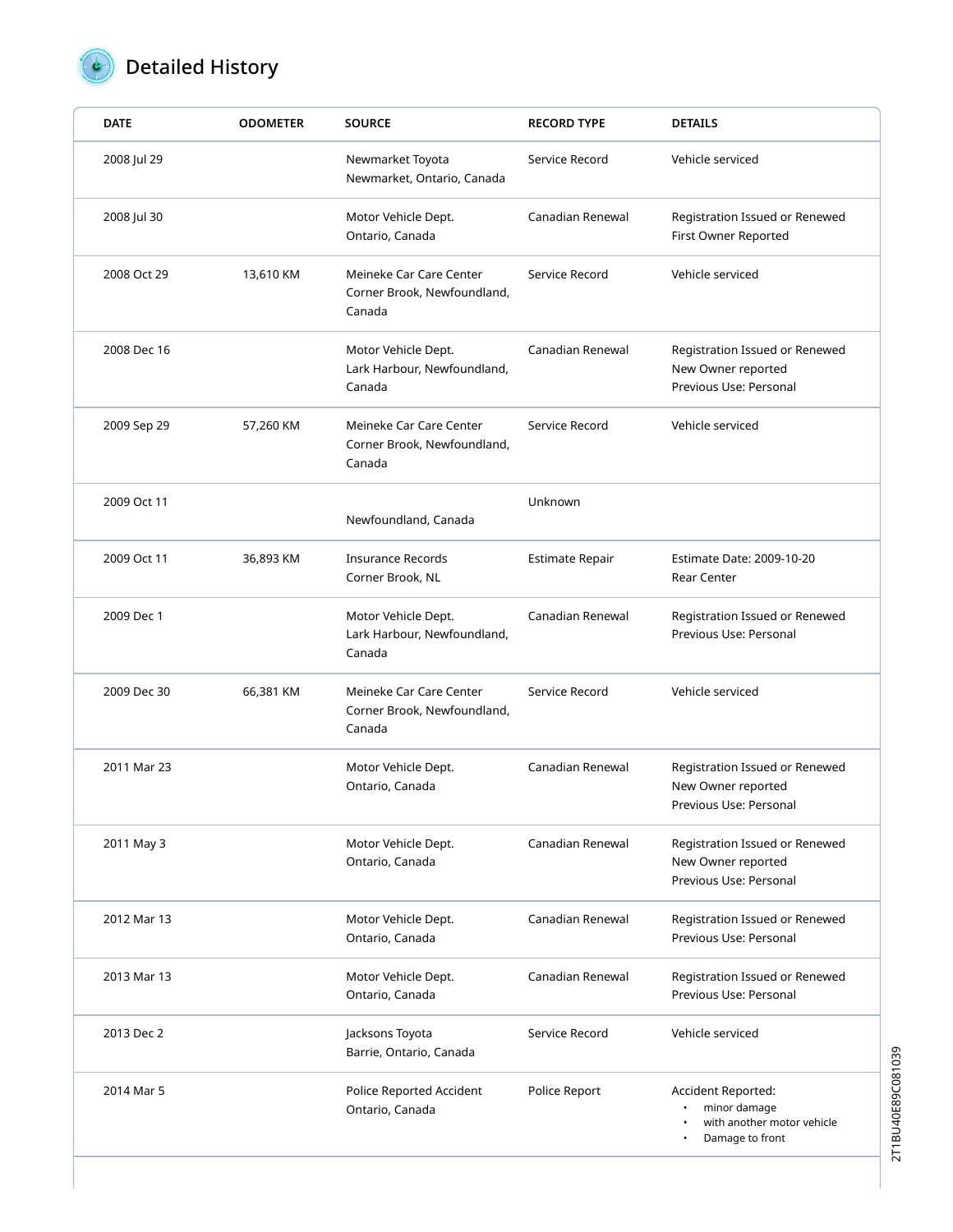| <b>DATE</b> | <b>ODOMETER</b> | <b>SOURCE</b>                                           | <b>RECORD TYPE</b> | <b>DETAILS</b>                                                                                                                            |
|-------------|-----------------|---------------------------------------------------------|--------------------|-------------------------------------------------------------------------------------------------------------------------------------------|
| 2014 Mar 13 |                 | Motor Vehicle Dept.<br>Ontario, Canada                  | Canadian Renewal   | Registration Issued or Renewed<br>Previous Use: Personal                                                                                  |
| 2014 Mar 18 |                 | Douglas Ford Lincoln<br>Barrie, Ontario, Canada         | Service Record     | Vehicle serviced                                                                                                                          |
| 2015 Mar 19 |                 | Motor Vehicle Dept.<br>Ontario, Canada                  | Canadian Renewal   | Registration Issued or Renewed<br>Previous Use: Personal                                                                                  |
| 2016 Jan 13 | 126,560 KM      | Beach Road Auto Repair Inc<br>Innisfil, Ontario, Canada | Service Record     | Vehicle serviced                                                                                                                          |
| 2016 Mar 11 | 128,099 KM      | Master Mechanic Barrie East<br>Barrie, Ontario, Canada  | Service Record     | Vehicle serviced                                                                                                                          |
| 2016 Mar 13 |                 | Motor Vehicle Dept.<br>Ontario, Canada                  | Canadian Renewal   | Registration Issued or Renewed<br>Previous Use: Personal                                                                                  |
| 2016 Jun 20 | 131,054 KM      | Beach Road Auto Repair Inc<br>Innisfil, Ontario, Canada | Service Record     | Vehicle serviced                                                                                                                          |
| 2017 Mar 13 |                 | Motor Vehicle Dept.<br>Ontario, Canada                  | Canadian Renewal   | Registration Issued or Renewed<br>Previous Use: Personal                                                                                  |
| 2017 Apr 10 |                 | Beach Road Auto Repair Inc<br>Innisfil, Ontario, Canada | Service Record     | Vehicle serviced                                                                                                                          |
| 2017 Dec 7  |                 | Police Reported Accident<br>Ontario, Canada             | Police Report      | Accident Reported:<br>minor damage<br>Vehicle involved in a sideswipe<br>collision<br>with another motor vehicle<br>Damage to right front |
| 2018 Feb 15 | 151,203 KM      | Great Canadian Oil Change<br>Barrie, Ontario, Canada    | Service Record     | Vehicle serviced                                                                                                                          |
| 2018 Mar 13 |                 | Motor Vehicle Dept.<br>Ontario, Canada                  | Canadian Renewal   | Registration Issued or Renewed<br>Previous Use: Personal                                                                                  |
| 2018 Dec 10 | 159,644 KM      | Pro Oil 117<br>Barrie, Ontario, Canada                  | Service Record     | Vehicle serviced                                                                                                                          |
| 2019 Mar 13 |                 | Motor Vehicle Dept.<br>Ontario, Canada                  | Canadian Renewal   | Registration Issued or Renewed<br>Previous Use: Personal                                                                                  |
| 2019 Sep 10 | 167,550 KM      | Great Canadian Oil Change<br>Barrie, Ontario, Canada    | Service Record     | Vehicle serviced                                                                                                                          |
| 2020 Apr 8  | 177,015 KM      | Great Canadian Oil Change<br>Barrie, Ontario, Canada    | Service Record     | Vehicle serviced                                                                                                                          |
| 2021 Mar 25 |                 | Motor Vehicle Dept.<br>Ontario, Canada                  | Canadian Renewal   | Registration Issued or Renewed<br>Previous Use: Personal                                                                                  |
| 2021 May 11 | 190,308 KM      | Great Canadian Oil Change<br>Barrie, Ontario, Canada    | Service Record     | Vehicle serviced                                                                                                                          |